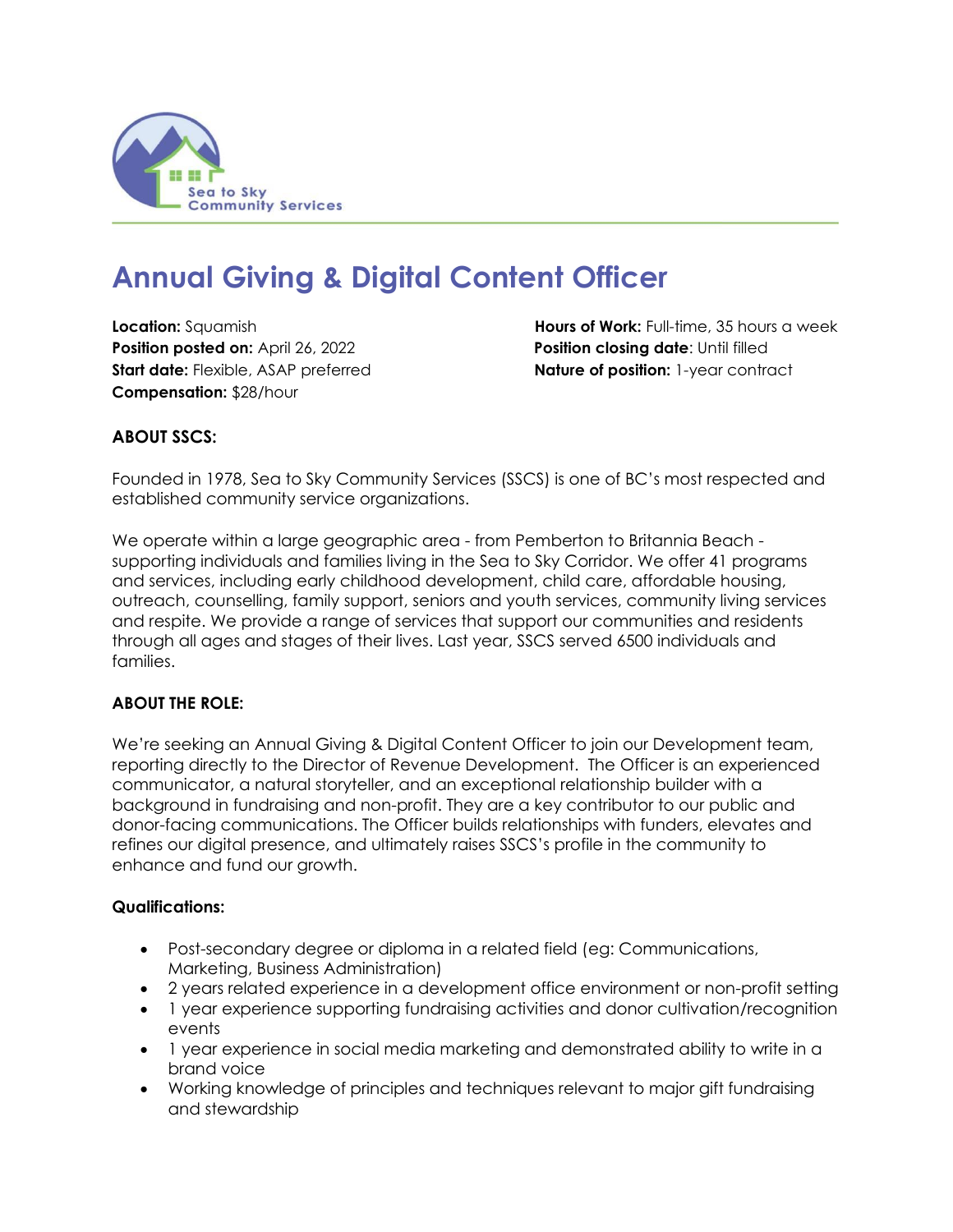• Proven fundraising success is an asset

#### **Job Skills and Abilities:**

- Confident and persuasive communicator: ability to build rapport with individuals, organizations, and other prospective partners while asking for donations across various channels.
- Clear, precise, and effective written, oral, and presentation/public speaking skills.
- Excellent organizational and time management skills, strong ability to meet deadlines and manage competing priorities.
- Working experience in MS Office, MailChimp, Canva, Wordpress, presentation software, client management systems (eg: CanadaHelps DMS, Salesforce)
- Experience using donor databases and prospect tracking systems.
- Aptitude for digital communications platforms and/or willingness to learn.
- Demonstrated ability to foster and maintain positive relations with broad range of stakeholders.
- Sound decision-making skills and high emotional intelligence to manage donor experiences and perceptions.
- Collegial, collaborative team player. Approaches work with curiosity and an open mind.

## **The Annual Giving & Digital Content Officer:**

- works closely with the Director of Revenue Development to execute the Annual Giving fundraising strategy.
- manages and implements stewardship activities for annual giving donors, including gift acknowledgment, donor newsletters, and impact reporting and event invitations.
- writes, designs, produces, and distributes communications material including, but not limited to, donor correspondence, newsletter articles, web content, brochures, marketing materials, photography, and videos to promote philanthropic programs and agency initiatives.
- works closely with the Finance Team to ensure timely acknowledgement of donations and receipt issuing.
- is the primary point of contact for the Development and Communications teams to create, design and implement an annual fund communication plan that is integrated with the SSCS's general communication plan.
- sets and tracks performance benchmarks and targets and assess and report on the effectiveness of annual fund and brand communication strategies.
- monitors social media and SSCS's online presence and ensure social channels are fed and updated regularly according to strategic objectives by working closely with the Communications team and providing appropriate content.

## **Requirements:**

- 1. Criminal Record Search.
- 2. Signed Confidentiality form.
- 3. Approved reference check.
- 4. Proof of full vaccination against Covid-19.
- 5. Ability to occasionally work on evenings and weekends.
- 6. Ability to occasionally travel throughout the Sea to Sky Corridor.